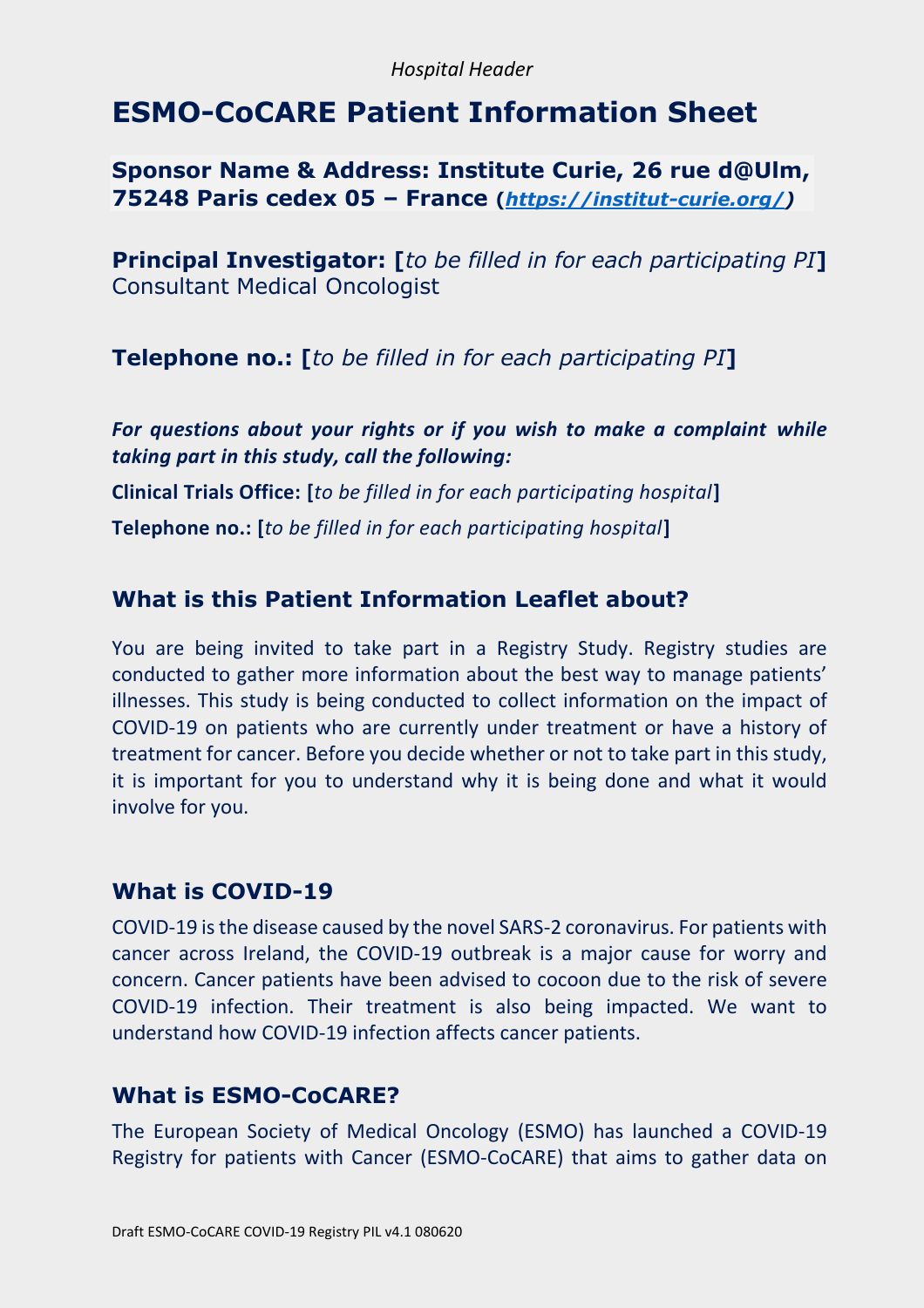#### *Hospital Header*

patients with cancer who develop COVID-19. Patients with cancer are at increased risk of infection as a direct result of both their cancer and their cancer treatment.

# **Who is organising the study?**

This study is organised by the European Society of Medical Oncology (ESMO), which is a not-for-profit research organisation. ESMO's core mission is to improve the quality of cancer care, to educate on the best practices and latest advances in cancer care, and to promote equal access to optimal cancer care.

# **What is the purpose of this registry?**

COVID-19 is a new virus and there is a lack of information on the management of patients with cancer who are either on active treatment or have had treatment for their cancer in the past. ESMO-CoCARE is a multinational and multicentre study which was developed to accelerate research to further the understanding of the impact of COVID-19 on cancer patients.

It aims to quickly gather and analyse data in order to publish evidence-based guidelines on the best course of treatment for patients like you.

Further information on the ESMO-CoCARE Registry may be found here: [https://www.esmo.org/covid-19-and-cancer/collaborating-on-registries-studies](https://www.esmo.org/covid-19-and-cancer/collaborating-on-registries-studies-and-surveys/esmo-cocare-registry)[and-surveys/esmo-cocare-registry](https://www.esmo.org/covid-19-and-cancer/collaborating-on-registries-studies-and-surveys/esmo-cocare-registry)

# **Do I have to take part in this study?**

No, participation in this study is voluntary. If you decide against participating in this study, it will have no impact on the care you receive either now or in the future, and it will not impact the relationship you have with your doctors, nurses, or any other member of the team treating you at this hospital.

# **What will happen if I decide to take part in this study?**

If you decide to take part medical staff will collect the following information from your medical charts:

- Personal information such as age, gender, health background
- Cancer Information such as the type of cancer that you have and what cancer treatment you are currently undertaking or have received in the past.
- COVID-19 information such as when and how you were diagnosed and what treatment you have had. It will also confirm if you remained at home and had your treatment at home or in hospital and the outcome of this treatment. Finally, it will confirm when you have recovered from COVID-19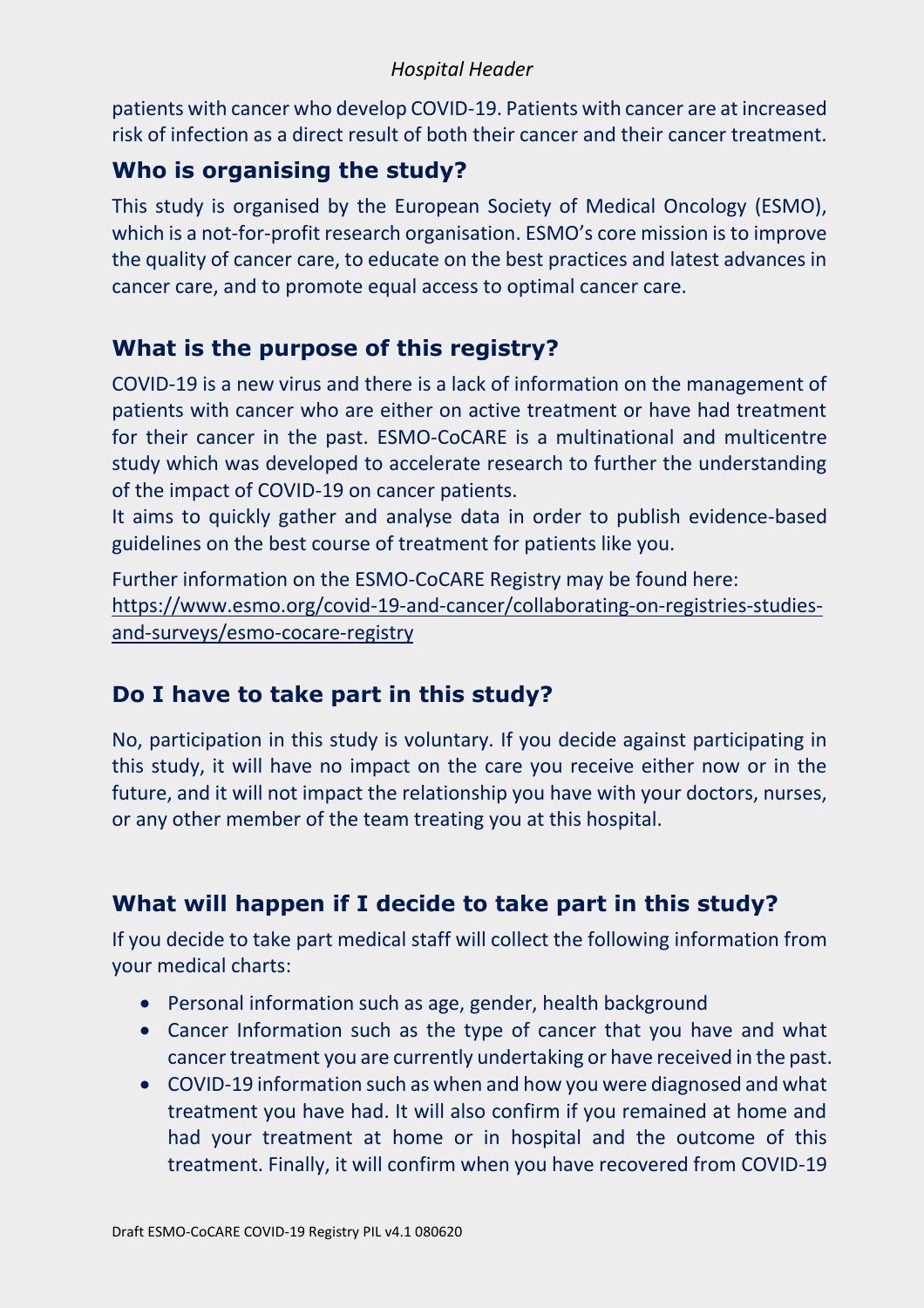#### *Hospital Header*

and whether there has been any significant additional impacts on your cancer care.

Your Name, Date of Birth, Hospital Number, Phone Number, Address, or any other identifiable information about you will not be collected for this study.

## **How is my information used?**

The information collected from your medical chart will be entered on a secure web-based portal held by ESMO-CoCARE, which is based in Switzerland. The collected data from all participating patients over the world will be analysed and the results will provide management guidelines for doctors to treat COVIDinfected cancer patients.

# **How is your privacy and confidentiality protected?**

- 1. The registry will generate a unique number for your record and only your hospital can link your name to your record in the registry using this unique number.
- 2. Your personal data will be used in order to conduct research into patients with cancer who develop coronavirus infections.
- 3. Your data will be processed in accordance with General Data Protection Regulation (GDPR) legislation.
- 4. Only the ESMO-CoCARE staff will have access to your data but will not be able to identify you from the data collected on the database
- 5. Your data will be stored for a minimum of 10 years. This data may be accessed by the study researchers during this time.
- 6. Should you decide to withdraw from this study, you may request that any data collected prior to your withdrawal be erased.
- 7. You are entitled to request a copy of any/all data stored about you by this study under GPDR legislation. You have a right to have any inaccurate information about you corrected or deleted, unless your request would make it impossible or very difficult to conduct the study, e.g. if you do not want your data shared. In such instances, you would have the right to withdraw from the study and request that your data be erased.